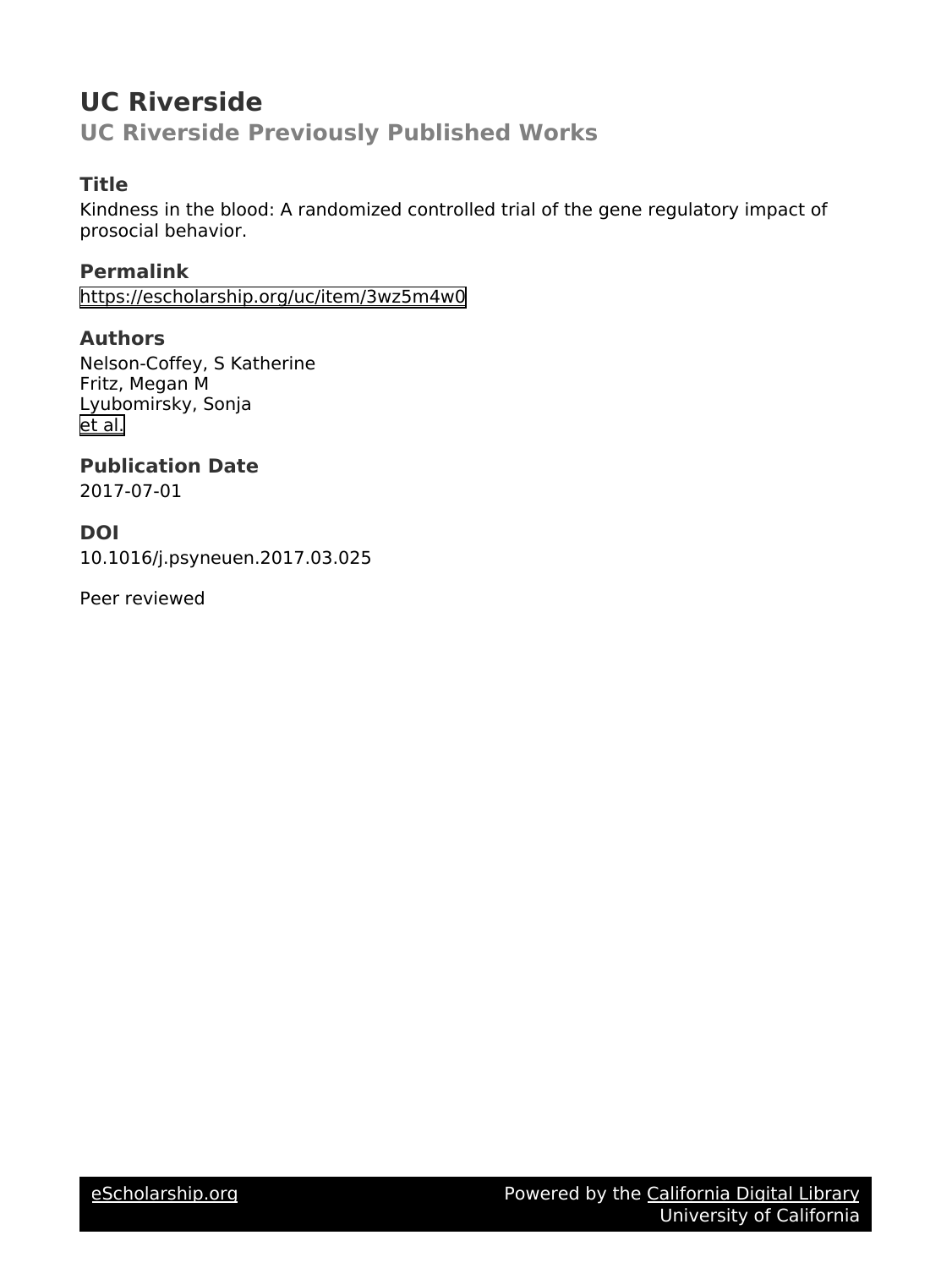Contents lists available at [ScienceDirect](http://www.sciencedirect.com/science/journal/03064530)





Psychoneuroendocrinology

journal homepage: [www.elsevier.com/locate/psyneuen](http://www.elsevier.com/locate/psyneuen)

## Kindness in the blood: A randomized controlled trial of the gene regulatory impact of prosocial behavior



S. Katherine Nelson-Coffey $^{\rm a, *},$  $^{\rm a, *},$  $^{\rm a, *},$  Megan M. Fritz $^{\rm b}$  $^{\rm b}$  $^{\rm b}$ , Sonja Lyubomirsky $^{\rm b}$ , Steve W. Cole $^{\rm c, d}$  $^{\rm c, d}$  $^{\rm c, d}$  $^{\rm c, d}$  $^{\rm c, d}$ 

<span id="page-1-0"></span><sup>a</sup> Department of Psychology, Sewanee: The University of the South, 735 University Ave, Sewanee, TN 37383, United States

<span id="page-1-2"></span><sup>b</sup> University of California, Riverside, United States

<span id="page-1-3"></span><sup>c</sup> University of California, Los Angeles, United States

<span id="page-1-4"></span><sup>d</sup> HopeLab Foundation, United States

## ARTICLE INFO

Keywords: Positive psychology Health psychology Psychoneuroimmunology

## ABSTRACT

Context: Prosocial behavior is linked to longevity, but few studies have experimentally manipulated prosocial behavior to identify the causal mechanisms underlying this association. One possible mediating pathway involves changes in gene expression that may subsequently influence disease development or resistance. Design, setting, participants: In the current study, we examined changes in a leukocyte gene expression profile known as the Conserved Transcriptional Response to Adversity (CTRA) in 159 adults who were randomly assigned for 4 weeks to engage in prosocial behavior directed towards specific others, prosocial behavior

directed towards the world in general, self-focused kindness, or a neutral control task.

Results: Those randomized to prosocial behavior towards specific others demonstrated improvements (i.e., reductions) in leukocyte expression of CTRA indicator genes. No significant changes in CTRA gene expression were observed in the other 3 conditions.

Conclusion: These findings suggest that prosocial behavior can causally impact leukocyte gene expression profiles in ways that might potentially help explain the previously observed health advantages associated with social ties.

### 1. Introduction

Conventional wisdom touts the benefits of "treating yourself" as a means of maintaining psychological and physical health. Media, advertising, and other popular culture sources reinforce the idea that pampering oneself can lead to increased subjective well-being, reduced stress, and bolstered physical health. Despite these popular notions, however, empirical evidence suggests that prosocial, rather than selffocused, behavior is linked with positive health outcomes ([Brown et al.,](#page-6-0) [2003, 2009; Brown and Brown, 2015; Burr et al., 2016; Konrath et al.,](#page-6-0) [2012\)](#page-6-0). Given the strong links between prosocial behavior and broad, long-term physical health outcomes (i.e., cardiovascular disease risk, mortality), surprisingly few studies have experimentally tested whether increasing prosocial behavior leads to improvements in biological processes that may potentially mediate these long-term outcomes. Furthermore, no research has compared the potential effects of prosocial versus self-focused behaviors on such indicators. In the present study, we examine changes in pro-inflammatory and antiviral gene expression in response to experimentally induced prosocial behavior versus self-focused behavior.

### 1.1. Prosocial behavior

Prosocial behavior involves voluntary acts performed with the intention of benefitting others [\(Penner et al., 2005](#page-6-1)) and is hypothesized to represent the key individual-level process underlying the development of human social systems [\(Churchland, 2011; Wilson, 2012](#page-6-2)). Prosocial behavior can include acts directed at a specific other, such as purchasing coffee for a stranger, or individual efforts to better the world that are not directed at any specific individual, such as picking up litter. Beyond the general effects of social ties, observational epidemiology has also documented several health correlates of prosocial behavior in particular, including reduced risk of cardiovascular disease and mortality [\(Brown et al., 2003, 2009; Konrath et al., 2012; Poulin and](#page-6-0) [Holman, 2013\)](#page-6-0). These effects have been hypothesized to stem from neurophysiological correlates of prosocial behavior such as alterations in oxytocin and progesterone activity ([Brown and Brown, 2015](#page-6-3)) or altered activity of the hypothalamus-pituitary-adrenal axis and sympathetic nervous system ([Eisenberger and Cole, 2012](#page-6-4)). However, the observational epidemiological studies cannot rule out the possibility that associations between prosocial behavior and health arise from

<span id="page-1-1"></span>⁎ Corresponding author.

E-mail address: [sknelson@sewanee.edu](mailto:sknelson@sewanee.edu) (S.K. Nelson-Coffey).

<http://dx.doi.org/10.1016/j.psyneuen.2017.03.025>

Received 30 December 2016; Received in revised form 28 March 2017; Accepted 29 March 2017 0306-4530/ © 2017 Elsevier Ltd. All rights reserved.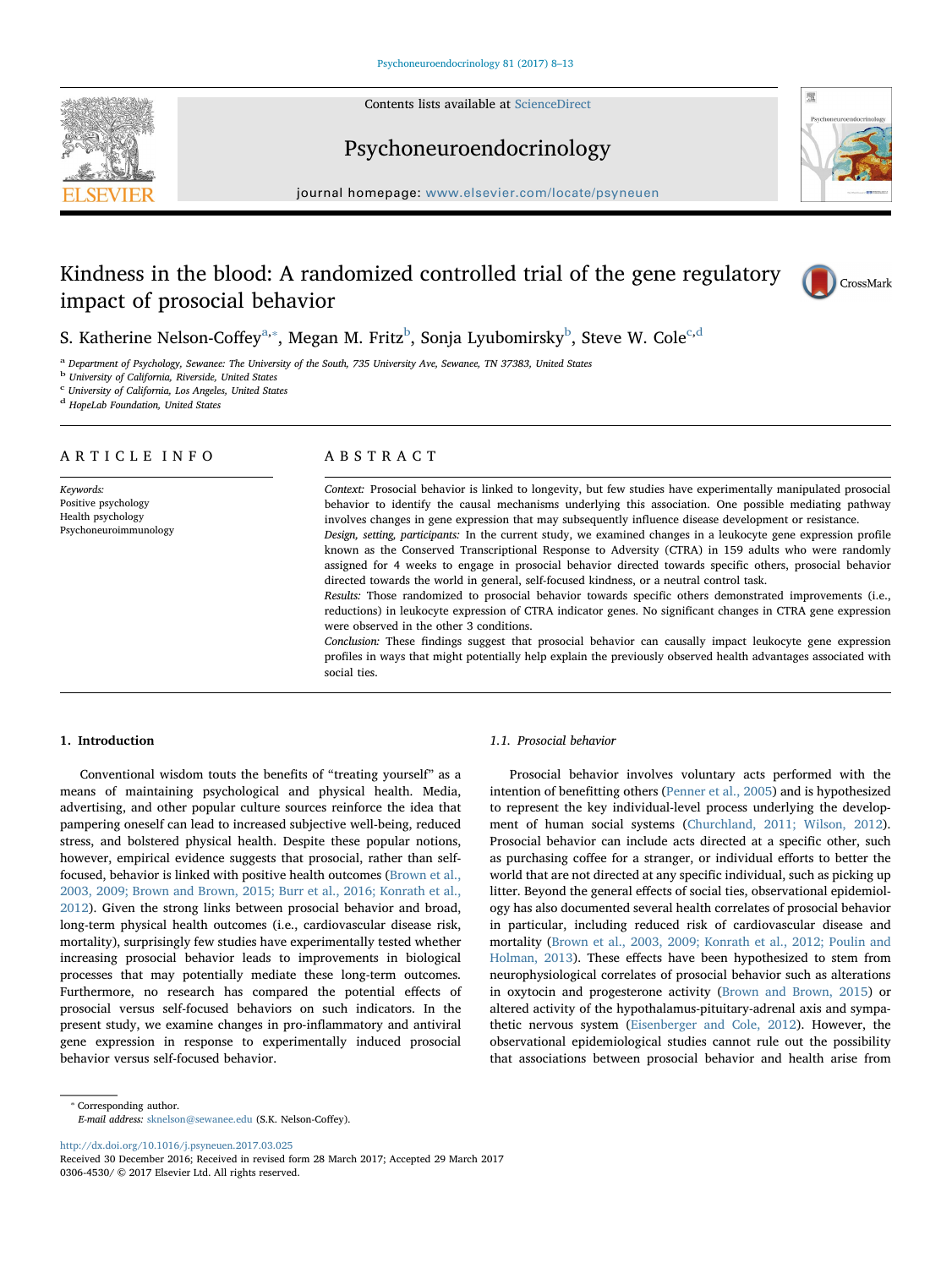reverse causation (e.g., healthier people being more able or inclined to provide assistance to others).

Prosocial behavior can be experimentally manipulated by instructing participants to practice weekly acts of kindness [\(Layous et al., 2012;](#page-6-5) [Nelson et al., 2016; Weinstein and Ryan, 2010](#page-6-5)). These studies have documented numerous social benefits of prosocial behavior, including improved social and career skills, social integration, peer acceptance, reciprocity, and social adjustment, as well as favorable psychological outcomes such as increased happiness and psychological flourishing ([Crick, 1996; Layous et al., 2012; Nelson et al., 2016; Penner et al.,](#page-6-6) [2005\)](#page-6-6). However, the impact of such manipulations on health-relevant biological processes has not yet been examined.

#### 1.2. Self-focused behavior and health

One theoretical question that remains to be clarified regards the distinction between producing positive behavior (i.e., a positive intention to benefit) vs. its prosocial nature (i.e., an intention to benefit others). Indeed, it is conceivable that directing positive behavior toward the self might also affect health, either by reducing stressrelated processes or through incidental alteration of physiological processes by positive practices. For example, self-focused positive behaviors such as consuming dark chocolate, cocoa, or red wine have been shown to decrease markers of inflammation ([Katz et al., 2011;](#page-6-7) [Nicod et al., 2014](#page-6-7)). Favorable effects on inflammation and immune regulation have also been documented for napping ([Faraut et al., 2015](#page-6-8)), having a sauna session [\(Pilch et al., 2013\)](#page-6-9), and receiving regular massages [\(Rapaport et al., 2012](#page-6-10)). To distinguish the effects of producing positive behavior per se from the effects of its prosocial impact, this study contrasted the effects of positive behaviors directed at the self vs. others.

#### 1.4. Human Social Genomics

Research has begun to map the molecular pathways through which negative social and psychological processes can influence disease risk by altering the pattern of gene expression by the human genome ([Cole,](#page-6-11) [2014; Slavich and Cole, 2013\)](#page-6-11). This research has identified a conserved transcriptional response to adversity (CTRA) in circulating leukocytes that is characterized by up-regulation of pro-inflammatory genes and down-regulation of genes involved in innate antiviral responses and antibody production [\(Cole, 2014; Slavich and Cole, 2013\)](#page-6-11). The CTRA gene expression profile is mediated by both per-cell alterations in gene transcription and increased production of specific subtypes of leukocytes (particularly myeloid lineage monocytes and dendritic cells; [Cole](#page-6-12) [et al., 2011; Cole, 2014; Powell et al., 2013; Slavich and Cole, 2013](#page-6-12)). These dynamics are mediated by activation of β-adrenergic signaling pathways in response to sympathetic nervous system activity and take place over the course of several hours to a few days ([Cole, 2010, 2014;](#page-6-13) [Cole et al., 2015a; Powell et al., 2013; Slavich and Cole, 2013\)](#page-6-13).

The leukocyte CTRA represents one molecular process that may potentially mediate the health effects of negative psychological processes and adverse social conditions ([Cole et al., 2007, 2011, 2015a,](#page-6-14) [2015b\)](#page-6-14). Little is known about how positive psychological processes may impact the CTRA, although several studies have found down-regulation of the CTRA in people with high levels of eudaimonic well-being (a multi-faceted complex of self-transcendent aspects of well-being, including purpose in life, positive relations with others, and several other prosocial components; [Cole et al., 2015b; Fredrickson et al 2013, 2015;](#page-6-15) [Kitayama et al 2016\)](#page-6-15). However, all of the results involving eudaimonic well-being come from cross-sectional studies, and it remains unclear whether there is any causal effect of eudaimonic well-being on CTRA gene expression or whether any such effects stem specifically from the prosocial components of eudaimonia.

#### 1.3. Current study

To clarify the molecular pathways that link prosocial behavior to human health, this study examined changes in leukocyte CTRA profiles in response to the experimental manipulation of prosocial behavior over a 5-week longitudinal study. Two forms of prosocial behavior – acts of kindness directed toward another individual and acts of kindness directed toward the world or humanity at large – were contrasted with self-focused positive behavior (acts of kindness directed toward oneself) and a neutral control condition.

### 2. Method

Participants ( $N = 159$ ; 77.4% female) were recruited in 2015 from a community sample of adults in Southern California in exchange for \$100. A plurality of participants were white (42.8%), followed by Hispanic/Latino(a) (23.3%), other or more than one (11.3%), Asian (9.4%), Black/African American (9.4%), Middle Eastern (1.9%), and Hawaiian/Pacific Islander (1.3%). One participant declined to provide ethnic or racial information. Participants' ages ranged from 23 to 93  $(M<sub>age</sub> = 38.52; SD = 12.73)$ . Rates of attrition were low (n = 7 dropouts) and did not differ significantly across conditions,  $\chi^2(3) = 6.33$ ,  $p = .097$ , although there was a trend toward higher rates of attrition in the kindness-to-world condition ( $n = 5$ , compared to  $n = 0, 1$ , and 1 in control, kindness-to-self, and kindness-to-other conditions, respectively; see [Fig. 1](#page-3-0) for CONSORT diagram and Supplemental materials for CONSORT checklist). Participants who dropped out of the study did not differ significantly on any of the demographic factors or variables of interest. Participants who provided blood samples at both baseline and post-test were included in genomic analyses. Prior to data collection, we decided to recruit approximately 160 participants (approximately 40 per group), which would provide adequate power (90%) to detect a large (1 SD) difference between two groups in the magnitude of change over time in average expression of the 53 a priori-specified CTRA indicator genes (see below for additional analytic details). Data collection continued until all participants completed the study.

### 2.1. Procedure

Participants volunteered to participate in a study involving positive activities and health. All participants came to the laboratory for the first and fifth time points (see [Fig. 2](#page-3-1) for study timeline). During the first time point (Week 1), participants gave consent, completed baseline measures, provided baseline dried blood spots (DBS; see Measures below), and were randomly assigned to one of four conditions: to perform acts of kindness for others (kindness-to-others;  $n = 33$ ), to perform acts of kindness for the world in general (kindness-to-world;  $n = 48$ ), to perform acts of kindness for themselves (kindness-to-self;  $n = 43$ ), or to complete a neutral control activity (control;  $n = 35$ ). Random assignment to condition was completed within Qualtrics, an online survey platform, and both participants and researchers were blind to condition. Supplemental materials contain full instructions and sample responses from each condition. Participants were asked to perform their assigned activities weekly for 4 weeks after baseline. At the second (Week 2), third (Week 3), and fourth (Week 4) time points, participants completed study measures and reported on the activities they performed. At the fifth time point (Week 5), participants returned to the laboratory to complete post-intervention measures (including a report of their activities) and to provide post-intervention DBS samples.

#### 2.2. Coding

Each week, participants were prompted to list their acts relevant to their assigned conditions. Three independent judges read the participants' responses in the three kindness conditions to determine whether participants adhered to their assigned activities, indicating the number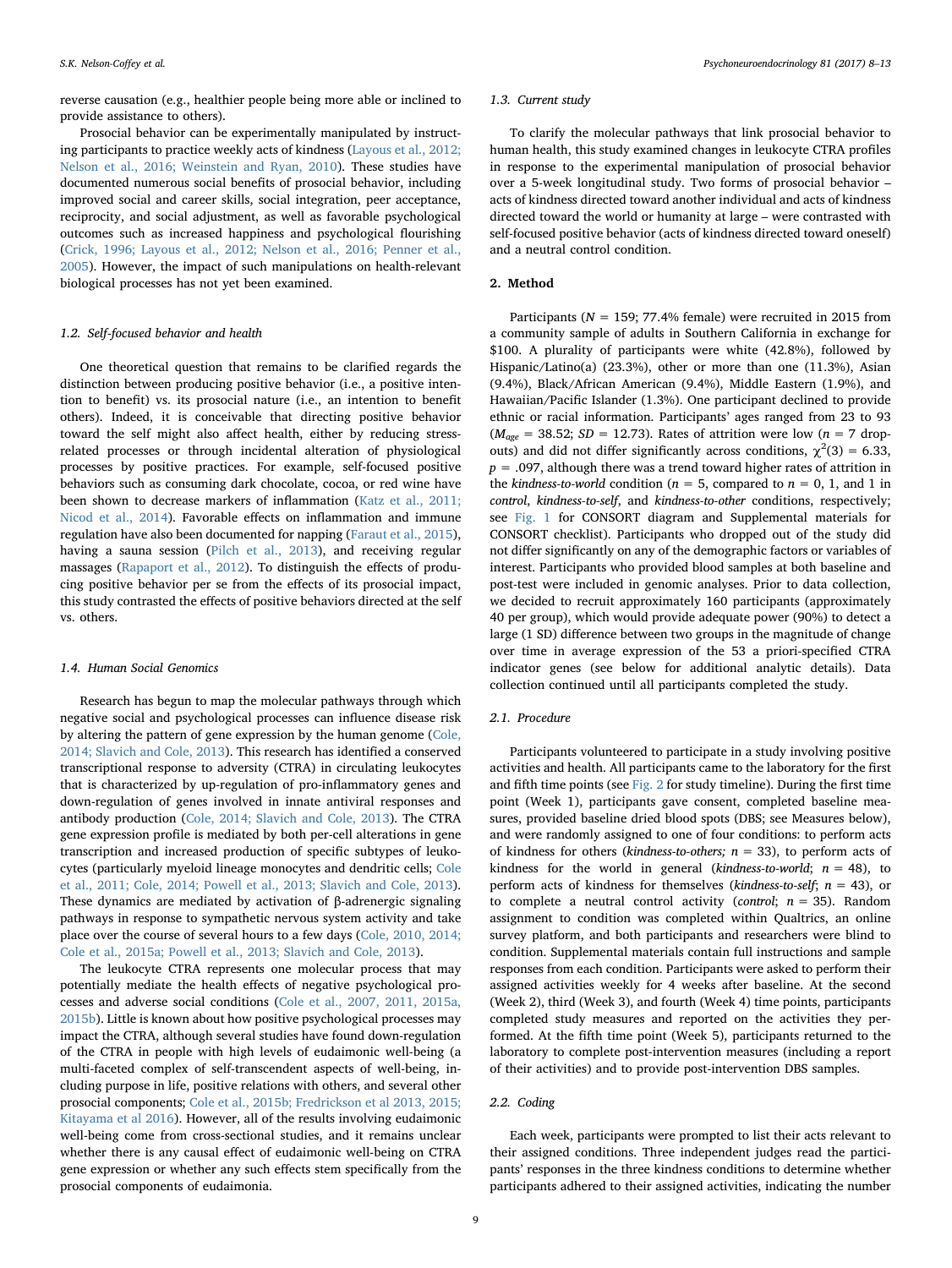<span id="page-3-0"></span>

Fig. 1. CONSORT Diagram.

<span id="page-3-1"></span>

of acts each participant performed (ranging from 0 to 3). Across time points, reliability was high: intraclass correlation coefficients (ICCs: 2, 1) > .98. Participants largely adhered to instructions and completed their activities, with the average number of kind acts ranging from 2.62 to 2.77 across time points and no significant differences between conditions at each time point  $Fs < 2.61, ps > .07$ .

## 2.3. CTRA gene expression

Expression of CTRA indicator genes was assessed by genome-wide

transcriptional profiling of DBS RNA samples collected at baseline and Week 5 (post-intervention). Procedures followed those of previous DBS transcriptome profiling studies ([Kohrt et al., 2016; McDade et al.,](#page-6-16) [2016\)](#page-6-16), with blood collected onto Whatman filter papers via lancet finger prick, air-dryed at room temperature, and stored prior to analysis in zip-lock plastic bags with a desiccant pack. RNA extraction and genome-wide transcriptional profiling were conducted as previously described ([Kohrt et al., 2016; McDade et al., 2016\)](#page-6-16), using Qiagen RNEasy reagents for RNA extraction, the NuGEN Ovation PicoSL WTA System for reverse transcription of RNA into complementary DNA, the NuGEN Encore BiotinIL Module for fluorescent target sample synthesis, and Illumina Human HT-12 v4.0 BeadChips for genome-wide transcriptome profiling in the UCLA Neuroscience Genomics Core, all following the manufacturers' standard protocols. Routine post-assay data quality assurance procedures identified 26 samples with suboptimal global validity (25th percentile of probe florescence intensity distribution < 80 intensity units), and these samples were deleted from all subsequent analyses.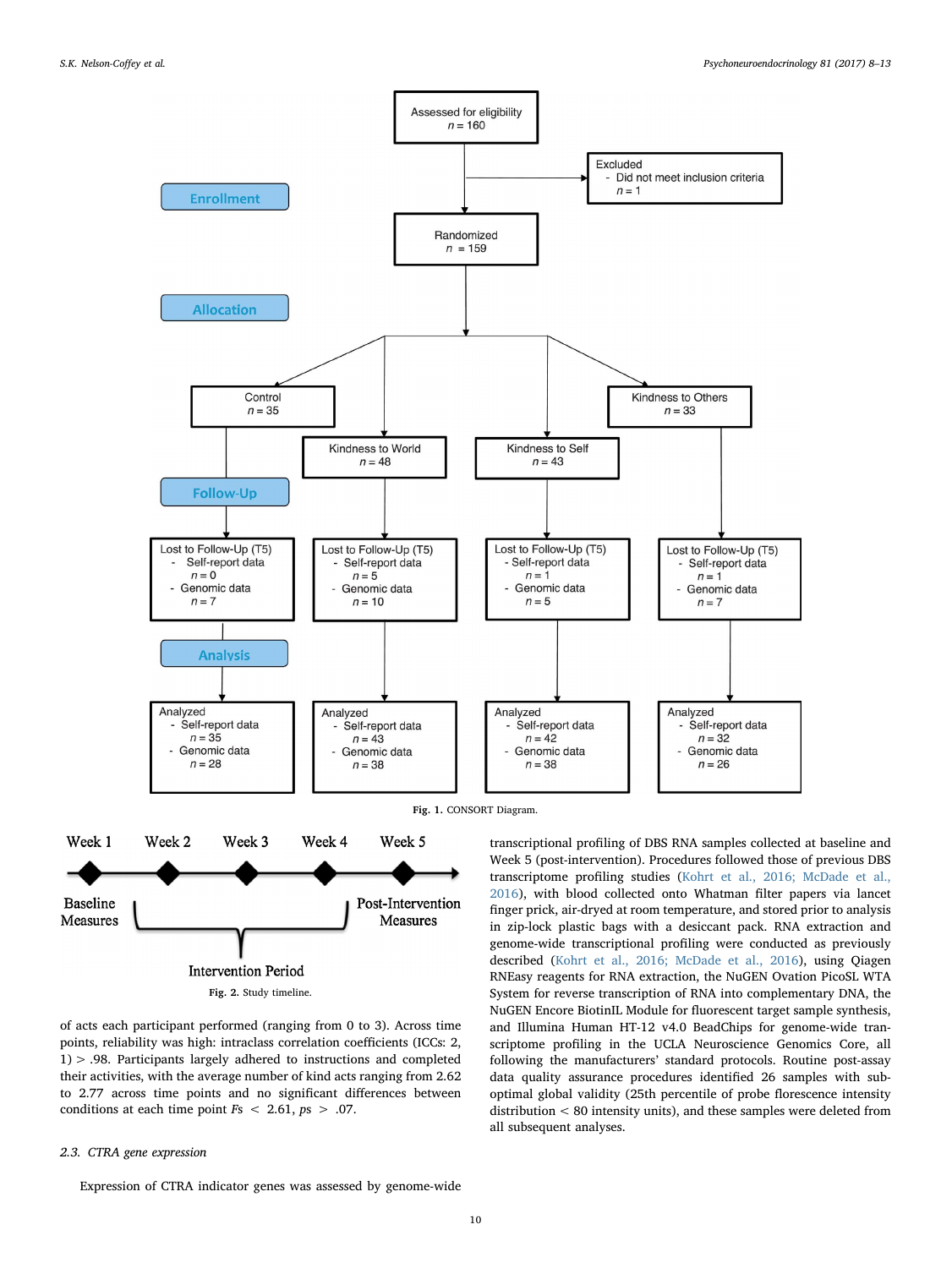#### <span id="page-4-0"></span>Table 1

Sample Characteristics.

|                                        | Control       | Kindness-to-other | Kindness-to-self | Kindness-to-world | p     |
|----------------------------------------|---------------|-------------------|------------------|-------------------|-------|
| Age (mean $\pm$ SD years)              | $39 \pm 14$   | $41 \pm 16$       | $39 \pm 13$      | $36 \pm 10$       | .4852 |
| Sex (% Female)                         | 75%           | 73%               | 79%              | 79%               | .9296 |
| Smoking history (%)                    | $0\%$         | $0\%$             | $0\%$            | 0%                |       |
| Heavy alcohol history (%)              | $0\%$         | 0%                | 0%               | 0%                | -     |
| Race/ethnicity (% self-identified)     |               |                   |                  |                   | .8573 |
| White                                  | 43%           | 38%               | 47%              | 42%               |       |
| Black                                  | 7%            | 19%               | 8%               | 8%                |       |
| Hispanic                               | 21%           | 19%               | 21%              | 29%               |       |
| Asian                                  | 18%           | 8%                | 11%              | 5%                |       |
| Other                                  | 11%           | 15%               | 13%              | 16%               |       |
| Baseline URI symptoms (mean $\pm$ SD)  | $1.8 \pm 0.7$ | $1.9 \pm 0.9$     | $1.6 \pm 0.6$    | $1.6 \pm 0.6$     | .3379 |
| Follow-up URI symptoms (mean $\pm$ SD) | $1.5 \pm 0.6$ | $1.6 \pm 0.8$     | $1.3 \pm 0.3$    | $1.3 \pm 0.3$     | .1210 |

<span id="page-4-1"></span>\* Omnibus test statistic from ANOVA (continuous variables) or  $X^2$  (categorical variables).

#### 2.4. Analysis

Transcriptome data analysis followed methods employed and validated in previous research ([Kohrt et al., 2016; McDade et al.,](#page-6-16) [2016\)](#page-6-16). Briefly, raw gene expression data were quantile-normalized (to remove technical variations across samples),  $log<sub>2</sub>$  transformed (to stabilize biological variance over the range of observed gene expression values), and  $z$ -score standardized within gene (to stabilize the  $> 10$ fold difference in variance across genes). For each gene, we computed the intra-individual change in its quantitative expression level from baseline to post-intervention follow-up, and we used mixed effect linear models (SAS PROC MIXED) to analyze group differences in the magnitude of change over time.

Analyses focused on an a priori-defined set of 53 CTRA indicator genes used in previous studies [\(Cole et al., 2015b; Fredrickson et al.,](#page-6-15) [2013, 2015\)](#page-6-15), 36 of which were reliably detectable across this study's DBS samples (i.e., quantified at above-background level in all valid samples by Illumina GenomeStudio software). (DBS samples yield small quantities of RNA, rendering it difficult to uniformly detect some genes that are expressed at relatively low levels or inconsistently across individuals; [Kohrt et al., 2016; McDade et al., 2016.](#page-6-16)) The 36 transcripts available for analysis included 13 pro-inflammatory genes (FOS, FOSL1- 2, IL1A, JUN, JUNB, NFKB1-2, PTGS2, REL, RELA, RELB, TNF), 21 genes involved in Type I interferon response (GBP1, IFI27, IFI27L1-2, IFI30, IFI35, IFI44L, IFI6, IFIH1, IFIT1-3, IFIT1L, IFITM2, IFITM4P, IRF2, IRF7- 8, MX1, OAS1-2, OASL), and 2 genes involved in antibody synthesis (IGJ, IGLL1). (The 17 genes unavailable for analysis due to missing values were FOSB, IFI16, IFI44, IFIT2, IFIT5, IFITM1, IFITM3, IFITM5, IFNB1, IGLL3, IL1B, IL6, IL8, JUND, MX2, OAS3, and PTGS1.) Genespecific z-score signs were reversed for the antiviral and antibodyrelated gene sets to reflect their inverse relationship to the overall CTRA profile [\(Cole et al., 2015b; Fredrickson et al., 2013, 2015](#page-6-15)).

Mixed models were estimated by maximum likelihood and utilized an unstructured covariance matrix to account for any residual heteroscedasticity and correlation among residuals across genes. Primary analyses examined group differences in the average magnitude of change over time using a single-factor main effect analysis. Secondary covariate-adjusted analyses controlled for effects of age (coded continuously in years), sex (1/0), a four-category race/ethnicity variable (1/0 indicators for African-American, Asian-American, Hispanic, and Other Non-Caucasian ethnicity, with Caucasian serving as the reference category), current illness symptoms (average of 1–5 ratings of current nasal congestion, muscle aches, upset stomach, hot/cold spells, poor appetite, coughing/sore throat), and relative composition of the DBS leukocyte pool by monocytes, CD4+ and CD8+ T lymphocytes, B lymphocytes, and Natural Killer cells, as indicated by the relative abundance of gene transcripts encoding 8 canonical markers of these cell types (CD14, CD3D, CD3E, CD4, CD8A, CD19, FCGR3A/CD16, NCAM1/CD56). History of smoking and heavy alcohol consumption

were also assessed as potential covariates, but no participants reported either of these.

All valid outcome data were included in analyses, regardless of whether or how completely participants complied with the instructions of their experimental condition. The only criteria for excluding data from analysis involved a priori-specified metrics for the technical invalidity of outcome values (i.e., individual data points declared missing or invalid by Illumina GenomeStudio image processing software or an entire sample declared invalid based on 25th percentile fluorescence intensity < 80 units) or absence of a baseline or follow-up DBS sample (in which case no change scores could be computed). No statistical testing was performed at the level of individual genes because our substantive interest lay only in the average expression level across all available CTRA indicator transcripts, and previous analytic studies show gene-specific statistical testing to be substantially less reliable than analysis of gene set averages [\(Fredrickson et al., 2013](#page-6-17)).

A total of 314 dried blood spot samples were collected. After removing samples that were unusable due to study attrition (i.e., no post-intervention paired sample,  $n = 4$ ) or insufficient RNA input (i.e., blood spot too small,  $n = 26$  paired samples), a total of 130 pairs of dried blood spot samples were analyzed.

#### 3. Results

#### 3.1. Sample characteristics

Characteristics of this community-dwelling adult study sample are reported in [Table 1](#page-4-0). As expected in a randomized experiment, kindnessto-other, kindness-to-world, kindness-to-self, and control groups did not differ in average age, sex, race/ethnicity, or current illness symptoms.

#### 3.2. Effects of prosocial behavior on CTRA gene expression

[Fig. 2](#page-3-1) depicts the study timeline. Groups did not differ in baseline level of CTRA gene expression (omnibus  $F(3, 126) = 0.53$ ,  $p = .66$ ). However, groups did differ significantly in the relative magnitude of change in CTRA gene expression from baseline to the Week 5 post-study follow-up (omnibus  $F(3, 126) = 3.96$ ,  $p = .01$ ). Group-specific parameters showed that participants in the kindness-to-others condition showed a greater decrease over time in CTRA gene expression than did those in the *control* group,  $β = -.098, t(126) = -2.44, p = .02$ ([Fig. 3;](#page-5-0) Supplemental Table 1A). However, CTRA change over time did not differ from the control group for those in the kindness-to-world condition,  $β = -.004, t(126) = -0.12, p = .91$ , or the kindness-to-self condition,  $β = .028$ ,  $t(126) = 0.76$ ,  $p = .45$ .

In analyses of absolute change over time (i.e., nested within group), the kindness-to-others condition induced a significant decrease in CTRA gene expression over time, β = -.085, t(126) = -2.94, p = .004 (see also Supplemental Table 1B). However, no significant change over time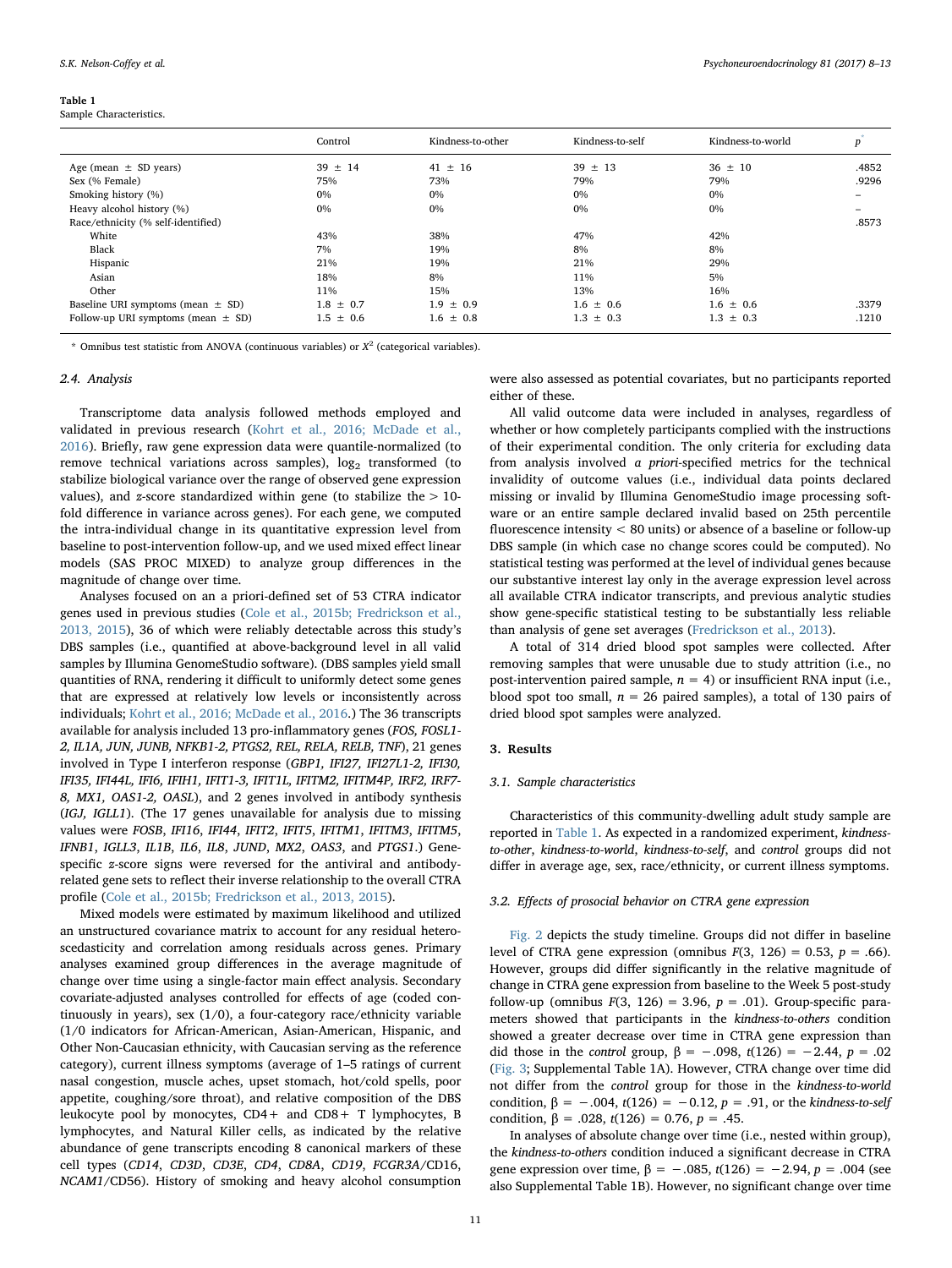Change in CTRA gene expression: Week 5 - Week 1  $-0.14 - 0.12 - 0.10 - 0.08 - 0.06 - 0.04 - 0.02 - 0.00 - 0.02 - 0.04 - 0.06 - 0.08 - 0.10 - 0.12 - 0.14$ 

<span id="page-5-0"></span>

Fig. 3. Change in CTRA gene expression. Data represent mean ( $\pm$  SE) change from baseline to post-intervention follow-up in average expression of 36 CTRA indicator genes. Units are mean of 36 z-transformed values of log2 gene expression levels.

was observed for the kindness-to-world condition,  $\beta = .008$ , t(126)  $= 0.35$ ,  $p = .73$ . The change in CTRA gene expression over time was also significantly greater for the kindness-to-others condition than for the kindness-to-world condition, β = -.093, t(126) = -2.49, p = .014. No significant change over time was observed for the control condition,  $β = .013, t(126) = 0.46, p = .65, and the *kindness-to-self* condition$ showed a weak (nonsignificant) trend toward increased CTRA gene expression over time,  $β = .041$ ,  $t(126) = 1.69$ ,  $p = .09$ .

Similar results emerged in secondary analyses that controlled for individual differences in age, sex, race/ethnicity, current illness symptoms, and 8 RNA indicators of major leukocyte subsets (monocytes,  $CD4+$  and  $CD8+$  T cells, B cells, and NK cells). Again groups differed significantly in CTRA change over time,  $F(3, 110) = 3.36$ ,  $p = .02$ , and only the kindness-to-others condition showed a significant difference from the control group,  $\beta = -.109$ ,  $t(110) = 2.76$ ,  $p = .007$ .

Participants in the kindness-to-others condition showed non-significant trends towards greater reductions in negative affect and greater increases in perceived connectedness compared to the control group (see Supplemental Table 3, [Figs. 2 and 3](#page-3-1)). However, the kindness-toothers condition continued to show significantly greater reductions in CTRA expression compared to other groups in analyses controlling for differential changes in negative affect and connectedness (omnibus  $F(3, 1)$  $122$ ) = 4.08,  $p = .009$ ).

#### 4. Discussion

In this randomized controlled experiment with a diverse community sample of participants, engagement in prosocial behavior led to reduced expression of CTRA indicator genes. These findings demonstrate a causal effect of prosocial behavior on leukocyte gene regulation, and they contribute to a growing body of literature mapping the molecular pathways that may link prosocial behavior to physical health. These findings also add purposeful engagement in prosocial behavior to the small list of other interventions that have previously been found to reduce CTRA gene expression (e.g., meditation, yoga, and cognitivebehavioral stress management; [Antoni et al., 2012; Black et al., 2013;](#page-6-18) [Bower et al., 2014](#page-6-18); [Creswell et al., 2012;](#page-6-19) [Irwin et al., 2014](#page-6-20)).

## 4.1. Genomic benefits of prosocial behavior

The present study's findings are notable in light of the fact that this community sample was not selected for any degree of psychological threat or social disadvantage at baseline. Thus, relatively small increases in prosocial behavior are sufficient to reduce CTRA gene expression under basal conditions. No costly, instructor-led, or laborintensive activities were required; simply incorporating small acts of kindness toward others into daily routines was sufficient to alter leukocyte gene regulation. However, it is important to note that the duration of these effects and their downstream impact on health remain to be established in future studies (see Limitations for additional discussion).

The present findings are also consistent with literature that links

prosocial behavior to favorable social outcomes such as peer acceptance ([Layous et al., 2012\)](#page-6-5), feelings of connectedness ([Nelson et al., 2015](#page-6-21)), social adjustment [\(Crick, 1996](#page-6-6)), and eudaimonic well-being ([Nelson](#page-6-22) [et al., 2016](#page-6-22)), as well as to favorable health correlates including cardiovascular function and decreased mortality [\(Brown et al., 2003,](#page-6-0) [2009\)](#page-6-0). Our findings extend that literature by providing the first experimental evidence that prosocial behavior can causally impact CTRA gene expression.

## 4.2. Psychobiological mechanisms

Although the present findings indicate a causal effect of prosocial behavior on CTRA gene expression, it remains to be determined how these effects are mediated physiologically and psychologically. Prosocial behavior has been theorized to directly modulate several neural and endocrine signaling pathways that might potentially modulate CTRA gene expression [\(Brown and Brown, 2015; Eisenberger and](#page-6-3) [Cole, 2012](#page-6-3)). Prosocial behavior may also affect CTRA gene expression indirectly by promoting other social or psychological factors that have previously been linked to CTRA regulation, such as social connection, eudaimonic well-being, or reduced negative affect [\(Fredrickson](#page-6-17) et al [2013, 2015; Cole et al., 2007, 2011, 2015a, 2015b; Kitayama et al.,](#page-6-17) [2016; Wingo and Gibson, 2015\)](#page-6-17). In the present study, statistical control for differences in perceived connectedness and negative affect could not account for the effects of the kindness-to-others intervention on CTRA gene regulation. However, we do not yet know whether other more focal or robust measures of loneliness, emotional states, or eudaimonia might provide more sensitive indications of mediation. It also remains to be determined which neurobiological pathways mediate the effects of prosocial behavior. This is a particularly intriguing question in light of previous data showing that CTRA expression is biologically mediated in large part by threat-related systems (i.e., sympathetic nervous system/β-adrenergic signaling; [Cole, 2014; Cole et al., 2015a; Powell](#page-6-11) [et al., 2013](#page-6-11)). Defining the upstream neurobiological mediators in the CNS substrates of prosocial experience also remains an important topic for future research ([Eisenberger and Cole, 2012\)](#page-6-4).

### 4.3. Limitations and future directions

Although the present findings support the notion that prosocial behavior exerts favorable impacts on CTRA gene regulation, several important limitations should be noted. First, we only collected data on CTRA gene expression through 1 week post-intervention and it is unclear how long these effects might persist beyond the cessation of purposeful prosocial engagement. Future studies should include extended follow-up to assess the duration of these effects. Second, the health significance of the present genomic findings needs to be interpreted with caution until more is known about the quantitative relationship between CTRA gene expression and disease risk in healthy populations such as this one. Even though prosocial behavior causally influenced CTRA expression in this study, and CTRA expression has been linked elsewhere to clinical health outcomes (e.g., [Antoni et al.,](#page-6-23) [2016; Cole et al., 2015a; Knight et al., 2016](#page-6-23)), this study contains no measures of clinical health outcomes. In addition, although we postulate that our prosocial behavior intervention informs the understanding of the link between relationships and health, we did not directly measure whether our manipulation led to objective changes in participants' relationships. Future work examining relationship outcomes, such as improved relationship quality, in parallel with changes in gene expression, would be informative. Indeed, past evidence indicates that people are better liked by their peers after performing kind acts [\(Layous et al., 2012](#page-6-5)).

Finally, this study was designed to test a specific a priori hypothesis regarding a pre-specified set of CTRA indicator genes. This study was not designed or powered for genome-wide discovery analyses at the level of individual genes, and individual gene expression differences